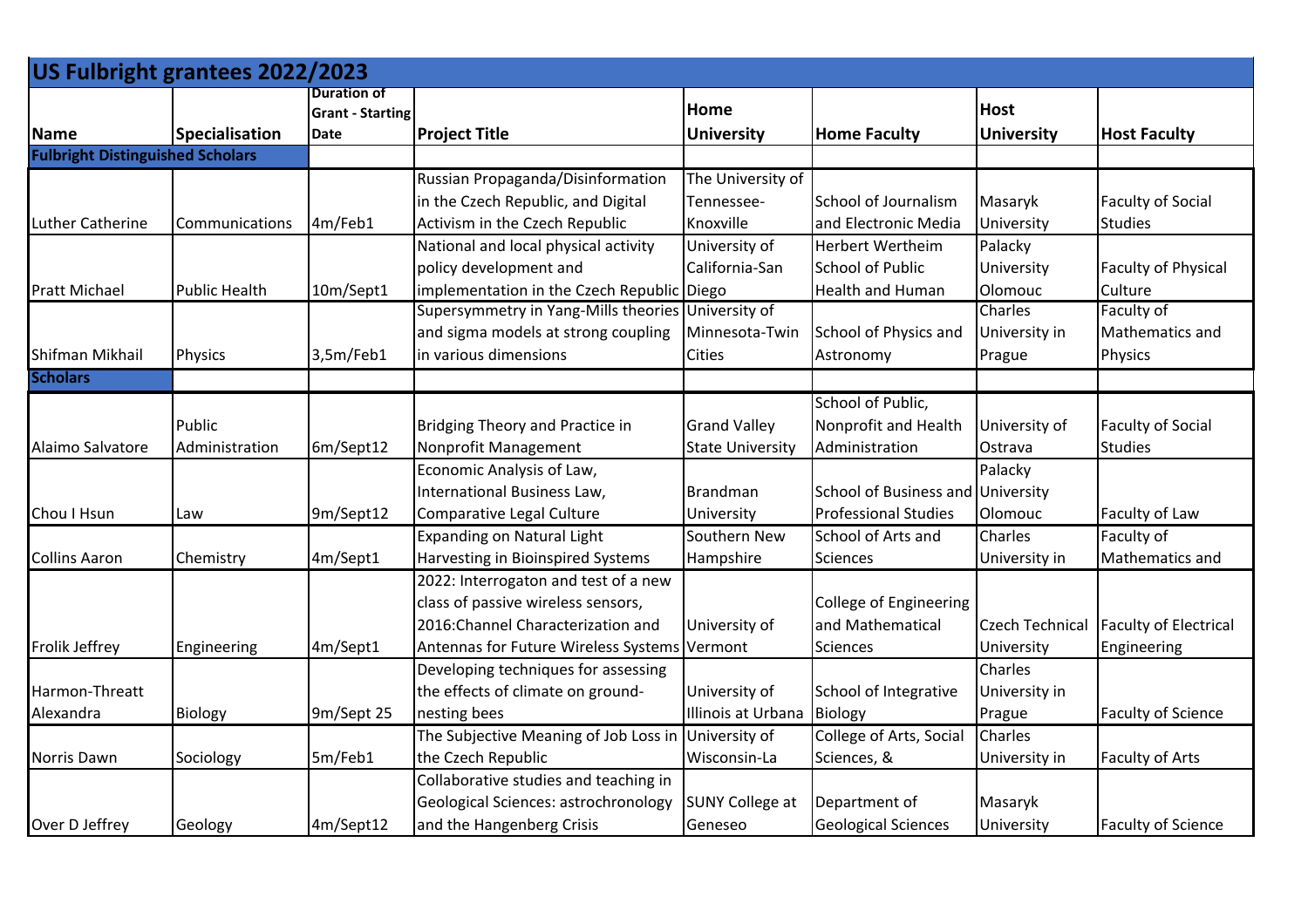| 3m/Sep25<br>Mathematics<br><b>Faculty of Education</b><br>Education<br>Kentucky<br>Education<br>University in<br>The interactive effects of temperature<br>Charles<br>and energy on the evolution of<br>College of Arts and<br>Seattle Pacific<br>University in<br>6m/Feb1<br>human walking<br>Anthropology<br>Faculty of Science<br>University<br>Sciences<br>Prague<br>University of<br>South Bohemia<br>Integrating genomic and cytogenetic<br>inferences of sex chromosome<br>College of Liberal Arts<br>in Ceské<br>University of<br>9m/Sept 25<br>evolution in the monarch butterfly<br>and Sciences<br><b>Faculty of Science</b><br><b>Biology</b><br>Budejovice<br>Kansas<br>Masaryk<br>Washington<br>Critical Issues in Democratic<br>University of<br><b>School of Teaching</b><br>University in<br>Elizabeth<br>4m/Sept19<br><b>Citizenship Education</b><br><b>Faculty of Education</b><br>Education<br>Florida<br>and Learning<br><b>Brno</b><br><b>Students</b><br>Academy of<br>Sciences of the<br>The Czech Hussite Wars and the Rise<br>The University of<br>Centre for Medieval<br><b>Deaton Andrew</b><br>Czech Republic<br>Kenneth<br>9m/Sept 25<br>of Modernity<br>Alabama<br><b>Studies</b><br>History<br>Czech Glass 1948-1989 to Now: The<br>Evolution of Making and<br>Rhode Island<br><b>Tomas Bata</b><br>9m/Sept 25<br>Conceptualization<br>School of Design<br>Ateliér Design skla<br>Lee Amanda<br>Arts<br>University<br>ThyroPIX: New generation camera for<br>thyroid gland and small organ<br>Center for Advanced<br>Louisiana State<br><b>Charles</b><br>Miller Jacob<br>9m/Sept 25<br><b>Preclinical Imaging</b><br>University<br>Engineering<br>imaging<br>University<br>Academy of<br><b>Measurement of Precise Radial</b><br>Sciences of the<br><b>Velocities of TESS Space Mission</b><br>University of<br>Astronomical<br>Louisville<br><b>Spicer Emily Grace</b><br><b>Planetary Candidates</b><br>Czech Republic<br>9m/Sept 25<br>Astronomy<br>Institute<br>Designing Sustainable Treatment<br><b>United States</b><br>System to Address Stormwater<br><b>Faculty of Civil</b><br><b>Coast Guard</b><br><b>Czech Technical</b><br>Uvanni Aidan<br>Pollution - Climate Change<br>Engineering<br>9m/Sept 25<br>Academy<br>Engineering<br>Joseph<br>University<br><b>English Teaching Assistants</b><br><b>Home University</b><br><b>Host School</b><br>Cabrera Ortiz<br>Střední zdravotnická škola, Jindřichův |                            |  | Mindfulness Teaching Practices in | Western | School of Teacher | Charles |  |
|--------------------------------------------------------------------------------------------------------------------------------------------------------------------------------------------------------------------------------------------------------------------------------------------------------------------------------------------------------------------------------------------------------------------------------------------------------------------------------------------------------------------------------------------------------------------------------------------------------------------------------------------------------------------------------------------------------------------------------------------------------------------------------------------------------------------------------------------------------------------------------------------------------------------------------------------------------------------------------------------------------------------------------------------------------------------------------------------------------------------------------------------------------------------------------------------------------------------------------------------------------------------------------------------------------------------------------------------------------------------------------------------------------------------------------------------------------------------------------------------------------------------------------------------------------------------------------------------------------------------------------------------------------------------------------------------------------------------------------------------------------------------------------------------------------------------------------------------------------------------------------------------------------------------------------------------------------------------------------------------------------------------------------------------------------------------------------------------------------------------------------------------------------------------------------------------------------------------------------------------------------------------------------------------------------------------------------------------------------------------------------------------------------------------------------------------------------|----------------------------|--|-----------------------------------|---------|-------------------|---------|--|
|                                                                                                                                                                                                                                                                                                                                                                                                                                                                                                                                                                                                                                                                                                                                                                                                                                                                                                                                                                                                                                                                                                                                                                                                                                                                                                                                                                                                                                                                                                                                                                                                                                                                                                                                                                                                                                                                                                                                                                                                                                                                                                                                                                                                                                                                                                                                                                                                                                                        | <b>Tassell Janet Lynne</b> |  |                                   |         |                   |         |  |
|                                                                                                                                                                                                                                                                                                                                                                                                                                                                                                                                                                                                                                                                                                                                                                                                                                                                                                                                                                                                                                                                                                                                                                                                                                                                                                                                                                                                                                                                                                                                                                                                                                                                                                                                                                                                                                                                                                                                                                                                                                                                                                                                                                                                                                                                                                                                                                                                                                                        |                            |  |                                   |         |                   |         |  |
|                                                                                                                                                                                                                                                                                                                                                                                                                                                                                                                                                                                                                                                                                                                                                                                                                                                                                                                                                                                                                                                                                                                                                                                                                                                                                                                                                                                                                                                                                                                                                                                                                                                                                                                                                                                                                                                                                                                                                                                                                                                                                                                                                                                                                                                                                                                                                                                                                                                        |                            |  |                                   |         |                   |         |  |
|                                                                                                                                                                                                                                                                                                                                                                                                                                                                                                                                                                                                                                                                                                                                                                                                                                                                                                                                                                                                                                                                                                                                                                                                                                                                                                                                                                                                                                                                                                                                                                                                                                                                                                                                                                                                                                                                                                                                                                                                                                                                                                                                                                                                                                                                                                                                                                                                                                                        | <b>Wall-Scheffler Cara</b> |  |                                   |         |                   |         |  |
|                                                                                                                                                                                                                                                                                                                                                                                                                                                                                                                                                                                                                                                                                                                                                                                                                                                                                                                                                                                                                                                                                                                                                                                                                                                                                                                                                                                                                                                                                                                                                                                                                                                                                                                                                                                                                                                                                                                                                                                                                                                                                                                                                                                                                                                                                                                                                                                                                                                        |                            |  |                                   |         |                   |         |  |
|                                                                                                                                                                                                                                                                                                                                                                                                                                                                                                                                                                                                                                                                                                                                                                                                                                                                                                                                                                                                                                                                                                                                                                                                                                                                                                                                                                                                                                                                                                                                                                                                                                                                                                                                                                                                                                                                                                                                                                                                                                                                                                                                                                                                                                                                                                                                                                                                                                                        |                            |  |                                   |         |                   |         |  |
|                                                                                                                                                                                                                                                                                                                                                                                                                                                                                                                                                                                                                                                                                                                                                                                                                                                                                                                                                                                                                                                                                                                                                                                                                                                                                                                                                                                                                                                                                                                                                                                                                                                                                                                                                                                                                                                                                                                                                                                                                                                                                                                                                                                                                                                                                                                                                                                                                                                        |                            |  |                                   |         |                   |         |  |
|                                                                                                                                                                                                                                                                                                                                                                                                                                                                                                                                                                                                                                                                                                                                                                                                                                                                                                                                                                                                                                                                                                                                                                                                                                                                                                                                                                                                                                                                                                                                                                                                                                                                                                                                                                                                                                                                                                                                                                                                                                                                                                                                                                                                                                                                                                                                                                                                                                                        |                            |  |                                   |         |                   |         |  |
|                                                                                                                                                                                                                                                                                                                                                                                                                                                                                                                                                                                                                                                                                                                                                                                                                                                                                                                                                                                                                                                                                                                                                                                                                                                                                                                                                                                                                                                                                                                                                                                                                                                                                                                                                                                                                                                                                                                                                                                                                                                                                                                                                                                                                                                                                                                                                                                                                                                        | <b>Walters James</b>       |  |                                   |         |                   |         |  |
|                                                                                                                                                                                                                                                                                                                                                                                                                                                                                                                                                                                                                                                                                                                                                                                                                                                                                                                                                                                                                                                                                                                                                                                                                                                                                                                                                                                                                                                                                                                                                                                                                                                                                                                                                                                                                                                                                                                                                                                                                                                                                                                                                                                                                                                                                                                                                                                                                                                        |                            |  |                                   |         |                   |         |  |
|                                                                                                                                                                                                                                                                                                                                                                                                                                                                                                                                                                                                                                                                                                                                                                                                                                                                                                                                                                                                                                                                                                                                                                                                                                                                                                                                                                                                                                                                                                                                                                                                                                                                                                                                                                                                                                                                                                                                                                                                                                                                                                                                                                                                                                                                                                                                                                                                                                                        |                            |  |                                   |         |                   |         |  |
|                                                                                                                                                                                                                                                                                                                                                                                                                                                                                                                                                                                                                                                                                                                                                                                                                                                                                                                                                                                                                                                                                                                                                                                                                                                                                                                                                                                                                                                                                                                                                                                                                                                                                                                                                                                                                                                                                                                                                                                                                                                                                                                                                                                                                                                                                                                                                                                                                                                        |                            |  |                                   |         |                   |         |  |
|                                                                                                                                                                                                                                                                                                                                                                                                                                                                                                                                                                                                                                                                                                                                                                                                                                                                                                                                                                                                                                                                                                                                                                                                                                                                                                                                                                                                                                                                                                                                                                                                                                                                                                                                                                                                                                                                                                                                                                                                                                                                                                                                                                                                                                                                                                                                                                                                                                                        |                            |  |                                   |         |                   |         |  |
|                                                                                                                                                                                                                                                                                                                                                                                                                                                                                                                                                                                                                                                                                                                                                                                                                                                                                                                                                                                                                                                                                                                                                                                                                                                                                                                                                                                                                                                                                                                                                                                                                                                                                                                                                                                                                                                                                                                                                                                                                                                                                                                                                                                                                                                                                                                                                                                                                                                        |                            |  |                                   |         |                   |         |  |
|                                                                                                                                                                                                                                                                                                                                                                                                                                                                                                                                                                                                                                                                                                                                                                                                                                                                                                                                                                                                                                                                                                                                                                                                                                                                                                                                                                                                                                                                                                                                                                                                                                                                                                                                                                                                                                                                                                                                                                                                                                                                                                                                                                                                                                                                                                                                                                                                                                                        |                            |  |                                   |         |                   |         |  |
|                                                                                                                                                                                                                                                                                                                                                                                                                                                                                                                                                                                                                                                                                                                                                                                                                                                                                                                                                                                                                                                                                                                                                                                                                                                                                                                                                                                                                                                                                                                                                                                                                                                                                                                                                                                                                                                                                                                                                                                                                                                                                                                                                                                                                                                                                                                                                                                                                                                        |                            |  |                                   |         |                   |         |  |
|                                                                                                                                                                                                                                                                                                                                                                                                                                                                                                                                                                                                                                                                                                                                                                                                                                                                                                                                                                                                                                                                                                                                                                                                                                                                                                                                                                                                                                                                                                                                                                                                                                                                                                                                                                                                                                                                                                                                                                                                                                                                                                                                                                                                                                                                                                                                                                                                                                                        |                            |  |                                   |         |                   |         |  |
|                                                                                                                                                                                                                                                                                                                                                                                                                                                                                                                                                                                                                                                                                                                                                                                                                                                                                                                                                                                                                                                                                                                                                                                                                                                                                                                                                                                                                                                                                                                                                                                                                                                                                                                                                                                                                                                                                                                                                                                                                                                                                                                                                                                                                                                                                                                                                                                                                                                        |                            |  |                                   |         |                   |         |  |
|                                                                                                                                                                                                                                                                                                                                                                                                                                                                                                                                                                                                                                                                                                                                                                                                                                                                                                                                                                                                                                                                                                                                                                                                                                                                                                                                                                                                                                                                                                                                                                                                                                                                                                                                                                                                                                                                                                                                                                                                                                                                                                                                                                                                                                                                                                                                                                                                                                                        |                            |  |                                   |         |                   |         |  |
|                                                                                                                                                                                                                                                                                                                                                                                                                                                                                                                                                                                                                                                                                                                                                                                                                                                                                                                                                                                                                                                                                                                                                                                                                                                                                                                                                                                                                                                                                                                                                                                                                                                                                                                                                                                                                                                                                                                                                                                                                                                                                                                                                                                                                                                                                                                                                                                                                                                        |                            |  |                                   |         |                   |         |  |
|                                                                                                                                                                                                                                                                                                                                                                                                                                                                                                                                                                                                                                                                                                                                                                                                                                                                                                                                                                                                                                                                                                                                                                                                                                                                                                                                                                                                                                                                                                                                                                                                                                                                                                                                                                                                                                                                                                                                                                                                                                                                                                                                                                                                                                                                                                                                                                                                                                                        |                            |  |                                   |         |                   |         |  |
|                                                                                                                                                                                                                                                                                                                                                                                                                                                                                                                                                                                                                                                                                                                                                                                                                                                                                                                                                                                                                                                                                                                                                                                                                                                                                                                                                                                                                                                                                                                                                                                                                                                                                                                                                                                                                                                                                                                                                                                                                                                                                                                                                                                                                                                                                                                                                                                                                                                        |                            |  |                                   |         |                   |         |  |
|                                                                                                                                                                                                                                                                                                                                                                                                                                                                                                                                                                                                                                                                                                                                                                                                                                                                                                                                                                                                                                                                                                                                                                                                                                                                                                                                                                                                                                                                                                                                                                                                                                                                                                                                                                                                                                                                                                                                                                                                                                                                                                                                                                                                                                                                                                                                                                                                                                                        |                            |  |                                   |         |                   |         |  |
|                                                                                                                                                                                                                                                                                                                                                                                                                                                                                                                                                                                                                                                                                                                                                                                                                                                                                                                                                                                                                                                                                                                                                                                                                                                                                                                                                                                                                                                                                                                                                                                                                                                                                                                                                                                                                                                                                                                                                                                                                                                                                                                                                                                                                                                                                                                                                                                                                                                        |                            |  |                                   |         |                   |         |  |
|                                                                                                                                                                                                                                                                                                                                                                                                                                                                                                                                                                                                                                                                                                                                                                                                                                                                                                                                                                                                                                                                                                                                                                                                                                                                                                                                                                                                                                                                                                                                                                                                                                                                                                                                                                                                                                                                                                                                                                                                                                                                                                                                                                                                                                                                                                                                                                                                                                                        |                            |  |                                   |         |                   |         |  |
|                                                                                                                                                                                                                                                                                                                                                                                                                                                                                                                                                                                                                                                                                                                                                                                                                                                                                                                                                                                                                                                                                                                                                                                                                                                                                                                                                                                                                                                                                                                                                                                                                                                                                                                                                                                                                                                                                                                                                                                                                                                                                                                                                                                                                                                                                                                                                                                                                                                        |                            |  |                                   |         |                   |         |  |
|                                                                                                                                                                                                                                                                                                                                                                                                                                                                                                                                                                                                                                                                                                                                                                                                                                                                                                                                                                                                                                                                                                                                                                                                                                                                                                                                                                                                                                                                                                                                                                                                                                                                                                                                                                                                                                                                                                                                                                                                                                                                                                                                                                                                                                                                                                                                                                                                                                                        |                            |  |                                   |         |                   |         |  |
|                                                                                                                                                                                                                                                                                                                                                                                                                                                                                                                                                                                                                                                                                                                                                                                                                                                                                                                                                                                                                                                                                                                                                                                                                                                                                                                                                                                                                                                                                                                                                                                                                                                                                                                                                                                                                                                                                                                                                                                                                                                                                                                                                                                                                                                                                                                                                                                                                                                        |                            |  |                                   |         |                   |         |  |
|                                                                                                                                                                                                                                                                                                                                                                                                                                                                                                                                                                                                                                                                                                                                                                                                                                                                                                                                                                                                                                                                                                                                                                                                                                                                                                                                                                                                                                                                                                                                                                                                                                                                                                                                                                                                                                                                                                                                                                                                                                                                                                                                                                                                                                                                                                                                                                                                                                                        |                            |  |                                   |         |                   |         |  |
|                                                                                                                                                                                                                                                                                                                                                                                                                                                                                                                                                                                                                                                                                                                                                                                                                                                                                                                                                                                                                                                                                                                                                                                                                                                                                                                                                                                                                                                                                                                                                                                                                                                                                                                                                                                                                                                                                                                                                                                                                                                                                                                                                                                                                                                                                                                                                                                                                                                        |                            |  |                                   |         |                   |         |  |
|                                                                                                                                                                                                                                                                                                                                                                                                                                                                                                                                                                                                                                                                                                                                                                                                                                                                                                                                                                                                                                                                                                                                                                                                                                                                                                                                                                                                                                                                                                                                                                                                                                                                                                                                                                                                                                                                                                                                                                                                                                                                                                                                                                                                                                                                                                                                                                                                                                                        |                            |  |                                   |         |                   |         |  |
| 10m/Sept22<br><b>George Mason University</b><br>Hradec                                                                                                                                                                                                                                                                                                                                                                                                                                                                                                                                                                                                                                                                                                                                                                                                                                                                                                                                                                                                                                                                                                                                                                                                                                                                                                                                                                                                                                                                                                                                                                                                                                                                                                                                                                                                                                                                                                                                                                                                                                                                                                                                                                                                                                                                                                                                                                                                 | Magaly                     |  |                                   |         |                   |         |  |
| 10m/Sept22<br><b>James Madison University</b><br>VOŠ ekonomická, sociální, pedagogická                                                                                                                                                                                                                                                                                                                                                                                                                                                                                                                                                                                                                                                                                                                                                                                                                                                                                                                                                                                                                                                                                                                                                                                                                                                                                                                                                                                                                                                                                                                                                                                                                                                                                                                                                                                                                                                                                                                                                                                                                                                                                                                                                                                                                                                                                                                                                                 | Chambers Kyle              |  |                                   |         |                   |         |  |
| <b>Westmont College</b><br>10m/Sept22<br>Střední odborná škola zdravotnická a                                                                                                                                                                                                                                                                                                                                                                                                                                                                                                                                                                                                                                                                                                                                                                                                                                                                                                                                                                                                                                                                                                                                                                                                                                                                                                                                                                                                                                                                                                                                                                                                                                                                                                                                                                                                                                                                                                                                                                                                                                                                                                                                                                                                                                                                                                                                                                          | Corbett John               |  |                                   |         |                   |         |  |